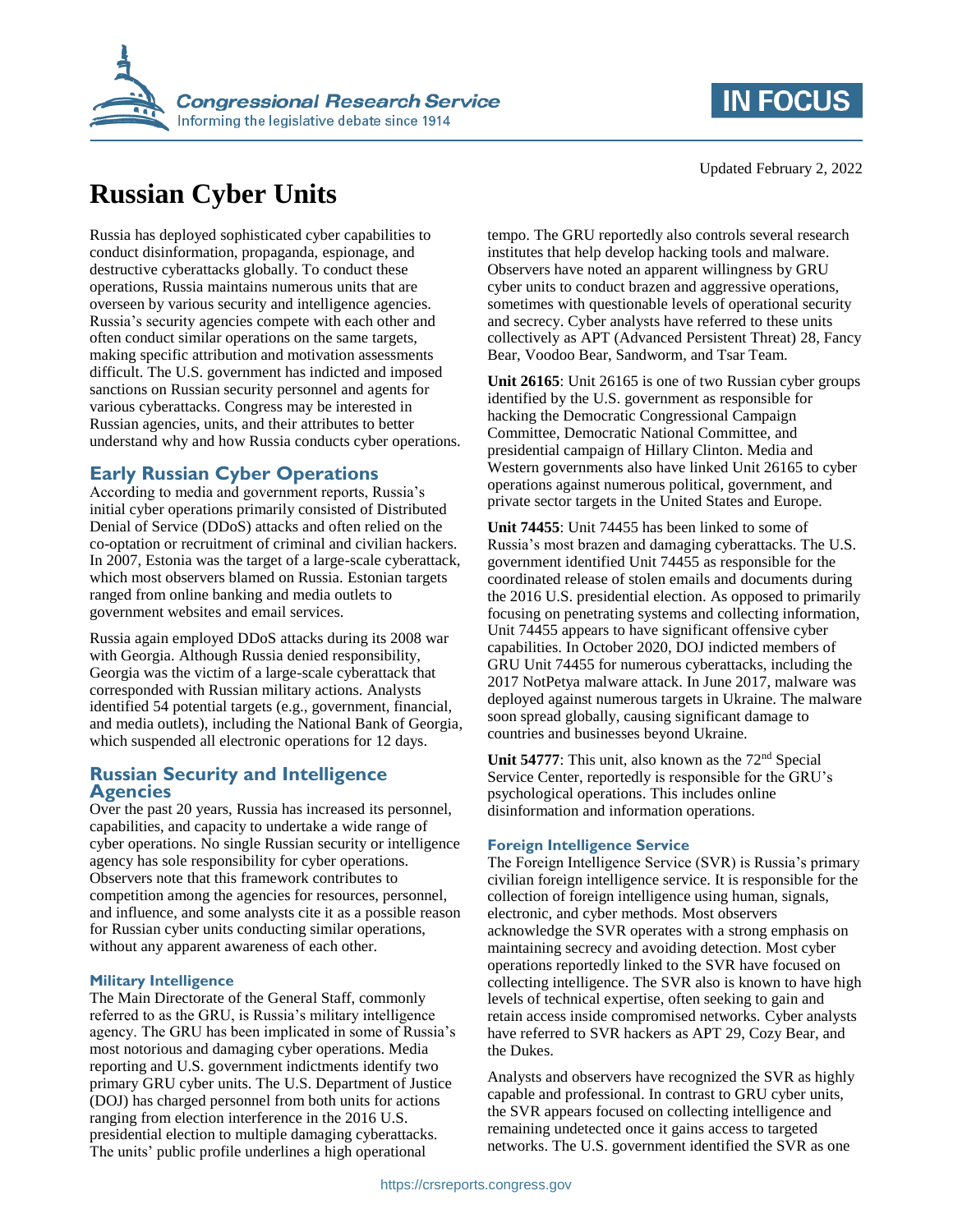of two Russian cyber units responsible for hacking into political campaigns during the 2016 U.S. presidential election. Despite the focus on operating clandestinely, in 2018, a Dutch newspaper reported that Dutch intelligence compromised the SVR's infrastructure and provided crucial information to the U.S. government. Private cybersecurity firms noted that the SVR subsequently decreased its activity. More recently, however, SVR activity reportedly has increased, and the unit has been linked to numerous cyberespionage operations. For example, in April 2021, the U.S. government identified APT 29 as responsible for the SolarWinds attack that exploited supply chain vulnerabilities to infiltrate U.S. government and private sector networks. In a cybersecurity advisory alert, U.S. government noted APT 29 will "continue to seek intelligence from U.S. and foreign entities through cyber exploitation, using a range of initial exploitation techniques that vary in sophistication, coupled with stealthy intrusion tradecraft within compromised networks."

#### **Federal Security Service**

The Federal Security Service (FSB) is Russia's primary domestic security agency responsible for internal security and counterintelligence. Its missions include protecting Russia from foreign cyber operations and monitoring domestic criminal hackers, a mission jointly undertaken with Department K of the Ministry of Internal Affairs. In recent years, the FSB has expanded its mission to include foreign intelligence collection and offensive cyber operations. Cyber analysts have referred to FSB hackers as Berserk Bear, Energetic Bear, Gamaredon, TeamSpy, Dragonfly, Havex, Crouching Yeti, and Koala.

The FSB reportedly has two primary centers overseeing its information security and cyber operations. The first is the 16th Center, which houses most of the FSB's signals intelligence capabilities. The FSB also includes the 18<sup>th</sup> Center for Information Security, which oversees domestic operations and security but conducts foreign operations as well. The U.S. government indicted 18<sup>th</sup> Center FSB officers in 2017 for breaching Yahoo and millions of email accounts. In 2021, Ukrainian intelligence released information and recordings of 18th Center FSB officers based in Crimea as part of the "Gamaredon" hacking group.

Media reporting indicates FSB units are capable of manufacturing their own advanced malware tools and have been documented manipulating exposed malware to mimic other hacking teams and conceal their activities. Reporting indicates the FSB oversees training and research institutes, which directly support the FSB's cyber mission.

One FSB team reportedly focuses on penetrating infrastructure and energy sector targets. Most operations linked to this team appear to be reconnaissance or clandestine surveillance. The targeting of the energy sector has raised concern within the U.S. government. The Department of Homeland Security and the Federal Bureau of Investigation have documented the unit's reconnaissance and noted the possibility of inserting malware to cause future damage in an attack. The U.S. government also has

linked the unit to attempts to penetrate state and local government networks in 2020.

Media reporting has documented close connections between the FSB and criminal and civilian hackers, which the FSB reportedly uses to augment and staff its cyber units. DOJ has indicted multiple Russian hackers for a variety of criminal and state-sponsored cyber activities. Many of these indictments describe the close relationship between criminal hackers and the FSB.

#### **Federal Protective Service**

The Federal Protective Service (FSO) is responsible for the physical and electronic security of the government and government personnel. As such, it has extensive signals and electronic capabilities to ensure the security of Russian government communications. The FSO appears primarily concerned with the defense of Russian government networks, and there is no indication it has launched offensive operations.

#### **Internet Research Agency**

The Internet Research Agency is a private organization, funded by Kremlin-connected oligarch Yevgeniy Prighozin, which has supported Russian government disinformation and propaganda operations. Often referred to as a *troll farm* or *troll factory*, this group has focused on disinformation by impersonating domestic activists and people, primarily through various social media channels. In 2018, the U.S. government indicted the Internet Research Agency and its personnel for efforts to sow discord and influence the U.S. political system, including during the 2016 presidential election.

## **Russian Cyber Weaknesses**

Russia faces significant challenges in cyber operations, despite its capabilities and high operational tempo. Many of these challenges are not unique to Russia but still present hurdles to further growth of Russia's cyber operations.

Like other government agencies, Russian security services face challenges recruiting qualified personnel. Privatesector opportunities and rival agencies compete for talent. As noted, this often causes Russian security services to outsource operations to civilian and criminal hackers.

Russia's security services also are known for high levels of corruption. Russian security and intelligence agents have been unmasked and identified through information often reportedly sold by corrupt security officers. In 2020, media outlets identified the FSB agents reportedly responsible for the assassination attempt of Russian opposition figure Alexei Navalny from purchased data.

For more information see CRS Report R45415, *U.S. Sanctions on Russia*, coordinated by Cory Welt; CRS Report R46616, *Russian Military Intelligence: Background and Issues for Congress*, by Andrew S. Bowen.

**Andrew S. Bowen**, Analyst in Russian and European Affairs